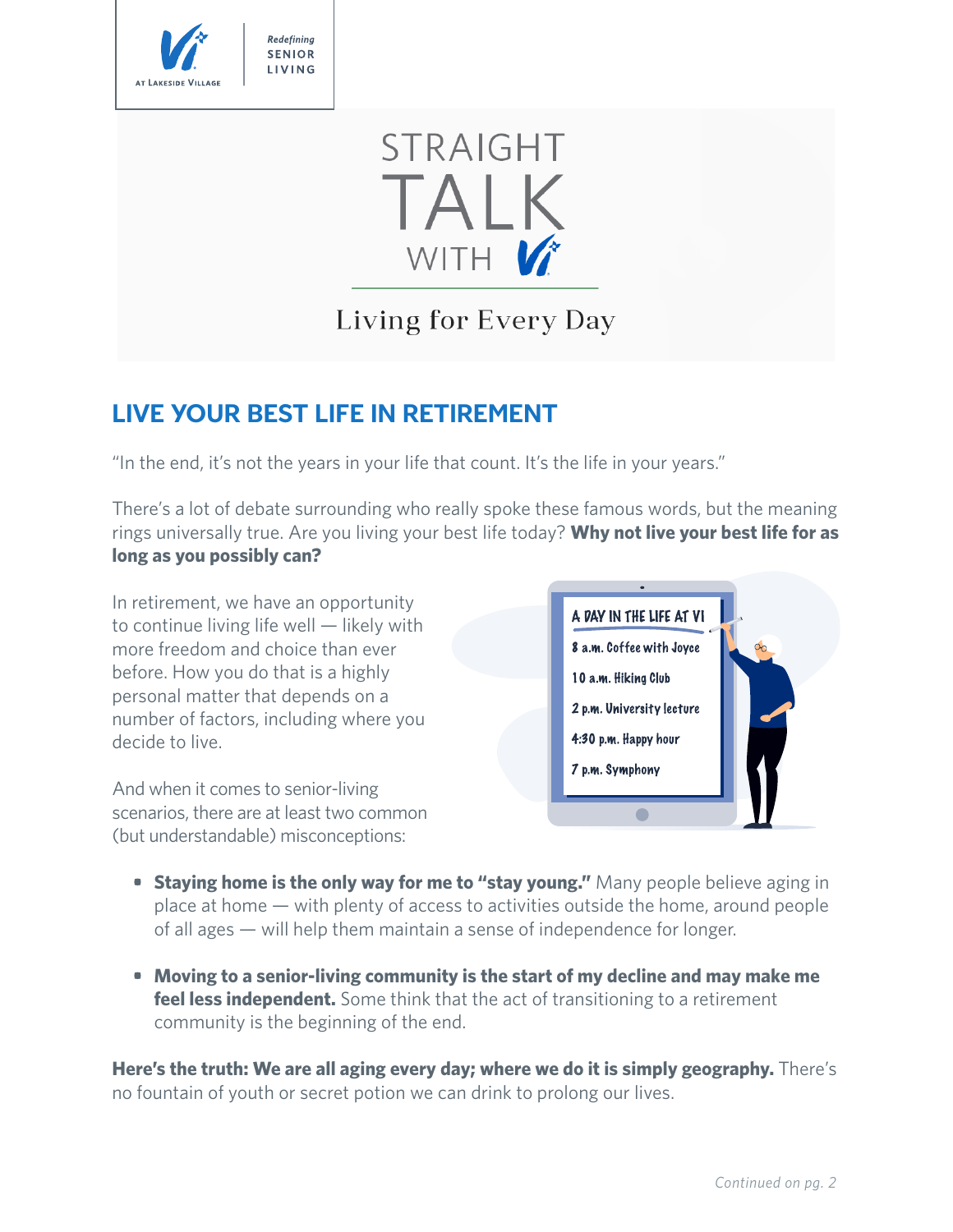Instead, let's take a look at how each of your living options might affect your feelings of vitality — also known as the "life in your years" or the feeling that you're truly living your best life.

#### **HOW WILL YOU AGE?**

There's aging, and then there's aging well. Whether you're considering remaining in your home, moving to a rental retirement community followed by assisted living down the road, or choosing a Life Plan Community, it's important to understand how to keep yourself healthy and thriving no matter your living situation.

Here are some of the factors that can make the difference between aging and aging well.

#### **THE IMPORTANCE OF SOCIAL CONNECTIVITY...**

A nine-year study of adults over 65 living in Alameda, Calif., found that participants who had social and community ties had higher longevity rates than those with fewer extensive contacts.1

Cultivating a community of vibrant people you can engage with  $-$  now and in the future, whether you choose to stay at home or make a move to a retirement community  $-$  is vital.

#### **… AND A ROBUST LIFESTYLE...**

Research from AARP and the CDC shows that remaining active  $-$  in body and mind  $-$  is increasingly important as you age. $2<sup>3</sup>$ 

So embrace your sense of freedom to continue doing the activities you love, and push yourself to stay sharp and active — whether that's biking or enjoying the outdoors, hanging on to your golf or tennis club membership, taking the trip you've always dreamed of, learning a new language, or enjoying cultural activities that make you happy.

#### **… ALONG WITH ACCESS TO CARE**

Few seniors want to think about their possible care needs down the road, but the fact is that adults over 65 have about a 70% chance of requiring long-term care services or support as they age  $.4$ 

Care is a broad concept, with skilled nursing and memory support at one end and more temporary care services like post-surgery or post-accident rehab at the other. Having a plan in place that includes access to all of those care options may mean more freedom to enjoy life on your terms.

If it's important to you to be in an environment that's designed to help you thrive longer as you age, you may want to consider exploring Life Plan Communities a bit more.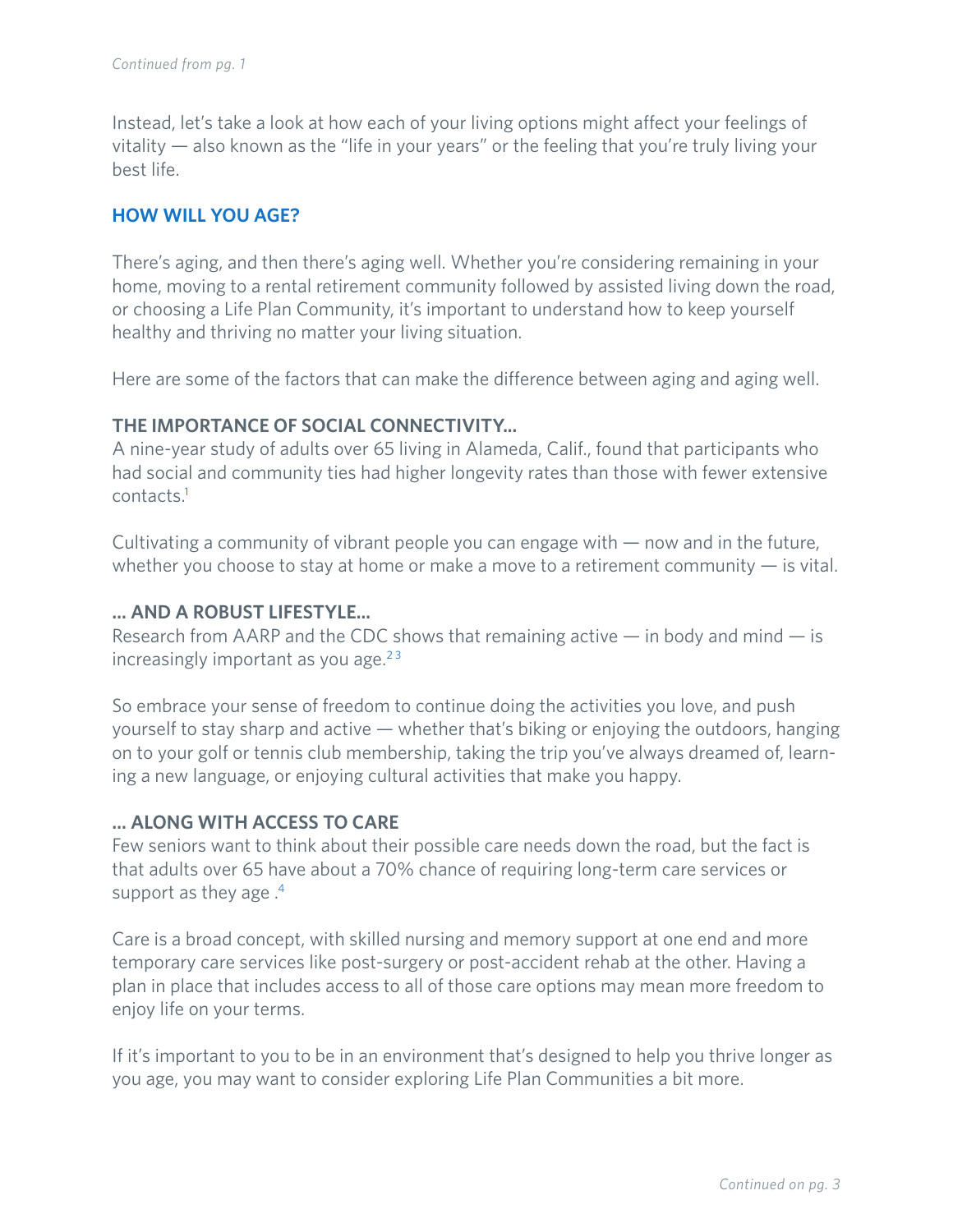#### **THE REALITY OF TODAY'S SENIOR LIVING**

It bears repeating: Today's retirement communities are not your grandma's senior living!

Modern-day senior-living communities feel a lot like resorts, with gorgeous hotel-like surroundings, restaurant-quality food, and down-to-the-minute lifestyle calendars that ensure you can pack your day with fitness, friends, and fun.

Plus, you have the freedom to come and go as you please  $-$  your car or ours!  $-$  stay connected to your loved ones, enjoy travel, and live life on your terms. (And in Life Plan Communities, you also have access to high-quality care if and when you need it.)

Bottom line: **When you move into a retirement community, you're not giving up your lifestyle; you're getting an opportunity to enhance it.**

#### **LIFE AT VI: A CULTURE OF VITALITY**

What could your life look like in a Life Plan Community? Well, every community is different — and we can't speak to life anywhere else. But we can give you a window into the Vi lifestyle. Step inside!

#### **WHERE EVERYBODY KNOWS YOUR NAME**

Vi is a community filled with familiar faces. A quick walk to dinner or the pool is an opportunity to chat with neighbors who are out and about, plus friendly employees who are dedicated to making your everyday better.

From housekeeping and wait staff to upper management, we pride ourselves on knowing our residents' names and getting to know everyone who lives at Vi.

#### **YOUR DAY, YOUR WAY**

No matter your interests, you have the freedom to explore new hobbies and fall back on familiar pastimes, solo or with new friends. Make every day different, or find a rhythm and routine that feels like home. Below, check out one of the many possibilities for a day in the life at Vi.

#### **Explore a day in the life at Vi**

- 8 a.m. Eat breakfast in your apartment or meet friends out for coffee
- 10 a.m. Meet with your personal trainer or check out a pilates class
- Noon: Pick up a sandwich or wrap downstairs on your way out, or grab lunch at a nearby bistro